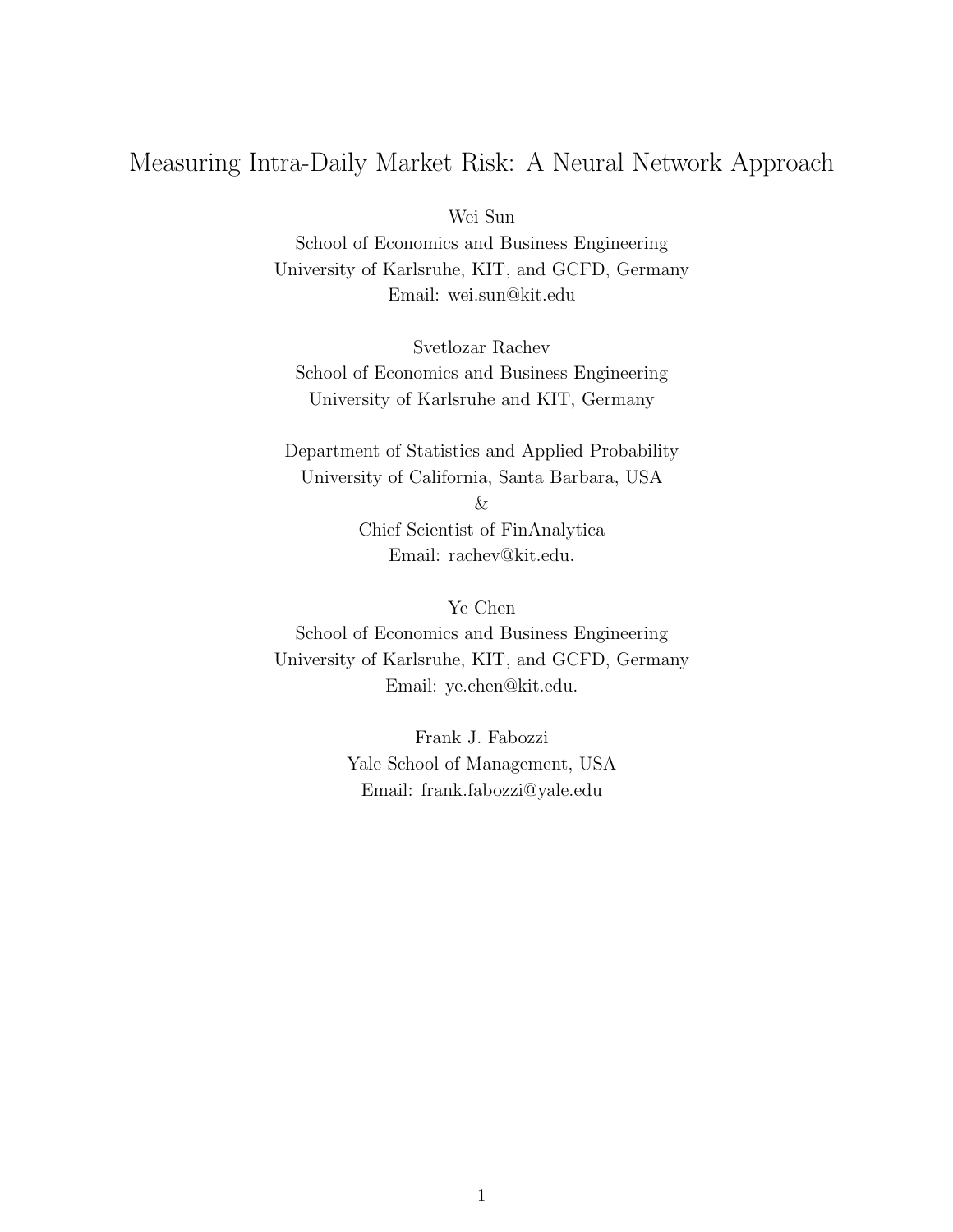#### Abstract

The value at risk (VaR) measure often relies on an assumption about the return (or price) distribution of the underlying risky assets. Different distributional assumptions may produce widely different computed VaR values. When estimating VaR using intra-daily equity returns, the question arises as to what assumption should be made about the return distribution. Because of the difficulty of decomposing trading noise, it is very hard to identify the return distribution at the tick-by-tick level. In this paper, we circumvent the difficulty of making a distributional assumption of intra-daily market fluctuations by specifying a neural network approach. With this approach, no distributional assumption regarding the return distribution is required for estimating and forecasting the VaR using intra-daily data. Using this approach, we forecast VaR using high-frequency data for the German equity market index. Our neural network forecasts, evaluated on the basis of several statistical performance measures and compared with alternative time-series models, suggest that the performance of the neural network approach in VaR computation dominates that of the commonly used time-series models.

Keywords: High Frequency, Intra-daily Data, Neural Network Approach, Value at Risk

JEL Classification: C15, C46, C52, G15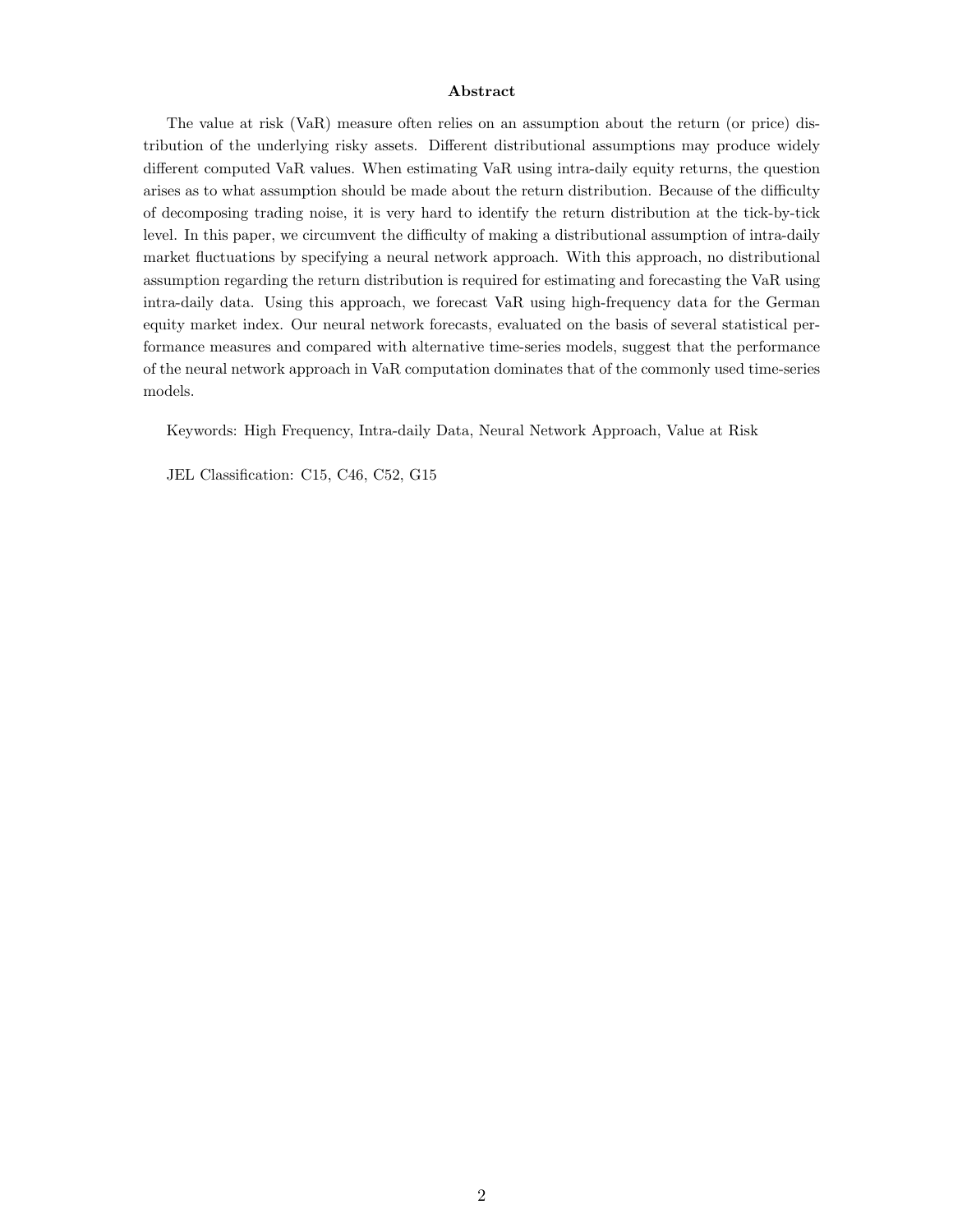## 1. Introduction

Value at risk (VaR) serves as a commonly used methodology for managing market risk. VaR is defined as the lowest quantile of the potential loss over a specified time period. The advantages of VaR as a measure of risk have been well documented in the literature (see, for example, Jorion (2007)), so to save space we will not review them here. The VaR methodology has been endorsed by regulators and financial industry advisory groups, as well as being adopted by financial institutions in their risk management operations and nonfinancial corporations for risk reporting. VaR estimates have been used in making decisions regarding capital resource allocation, setting position limits, and performance evaluation <sup>1</sup>.

The standard VaR computation (e.g., delta-normal VaR) requires that the underlying returngenerating processes for the risky assets be normally distributed, where the moments are time invariant and can be estimated with historical data. Despite the increased use of the VaR methodology, it does have well-known drawbacks. VaR is not a coherent risk measure and does not provide insight into the risk beyond the quantile.<sup>2</sup> The empirical work by Beder (1995) clearly demonstrates how different VaR models can lead to dramatically different VaR estimates. Moreover, when employing the VaR methodology, it is possible for a decision maker, unintentionally or not, to decrease portfolio VaR while simultaneously increasing the expected losses beyond the VaR (i.e., by increasing the "tail risk" of a portfolio or position).<sup>3</sup> There are superior measures to VaR for measuring market risk, such as average value at risk (AVaR). This risk measure – also called conditional value at risk (CVaR) and, for continuous distributions called expected tail loss (ETL) – is a coherent risk measure that overcomes the conceptual deficiencies of  $VaR<sup>4</sup>$  Even with these well-known limitations, however, VaR remains the most popular measure of market risk employed by risk managers <sup>5</sup>.

Different arguments about the distributional assumption of the underlying risky assets have been proposed in the literature. Neftci (2000) points out that extreme events are structurally different from the return-generating process under normal market conditions. Höchstötter et al. (2005) and Rachev et al. (2005b, 2007b) make the same argument, focusing on the stylized fact that returns are heavy tailed. Brooks et al. (2005) argue that heavy tailedness might lead to an underprediction of both the size of extreme market movements and the frequency with which they occur. Sun et al. (2008) propose a methodology for computing VaR based on the fractional stable model.

With the availability of intra-daily price data (i.e., high-frequency data), researchers and practitioners have focused more attention on market microstructure issues to understand and help formulate strategies for the timing of trades. Intra-daily data have many problemic stylized facts, they are often heavy tailed and their variance is heteroscedastic with a dependence pattern (see, for example, Sun et al (2007, 2008b)). The major characteristic of intra-daily data is that they exhibit erratic arrival that contains several distinct types of noise. Such noises reflect the trading behavior and information flows in the market. Due to the difficulty of decomposing the different types of noises, an iterated process such

<sup>&</sup>lt;sup>1</sup>Sun et al. (2008b) provide a review of the adoption of VaR for measuring market risk. A more technical discussion of market risk can be found in Khindanova and Rachev (2000), Khindanova et al. (2001), and Gamrowski and Rachev (1996).

 $2$ See Artzner et al. (1999).

 $3$ See Martin et al. (2003) and the references therein.

<sup>4</sup>See, for example, Acerbi and Tasche (2002) and Rachev et al. (2005a).

 $5$ See Dowd (2002) for the characteristics of VaR that make it appealing to risk managers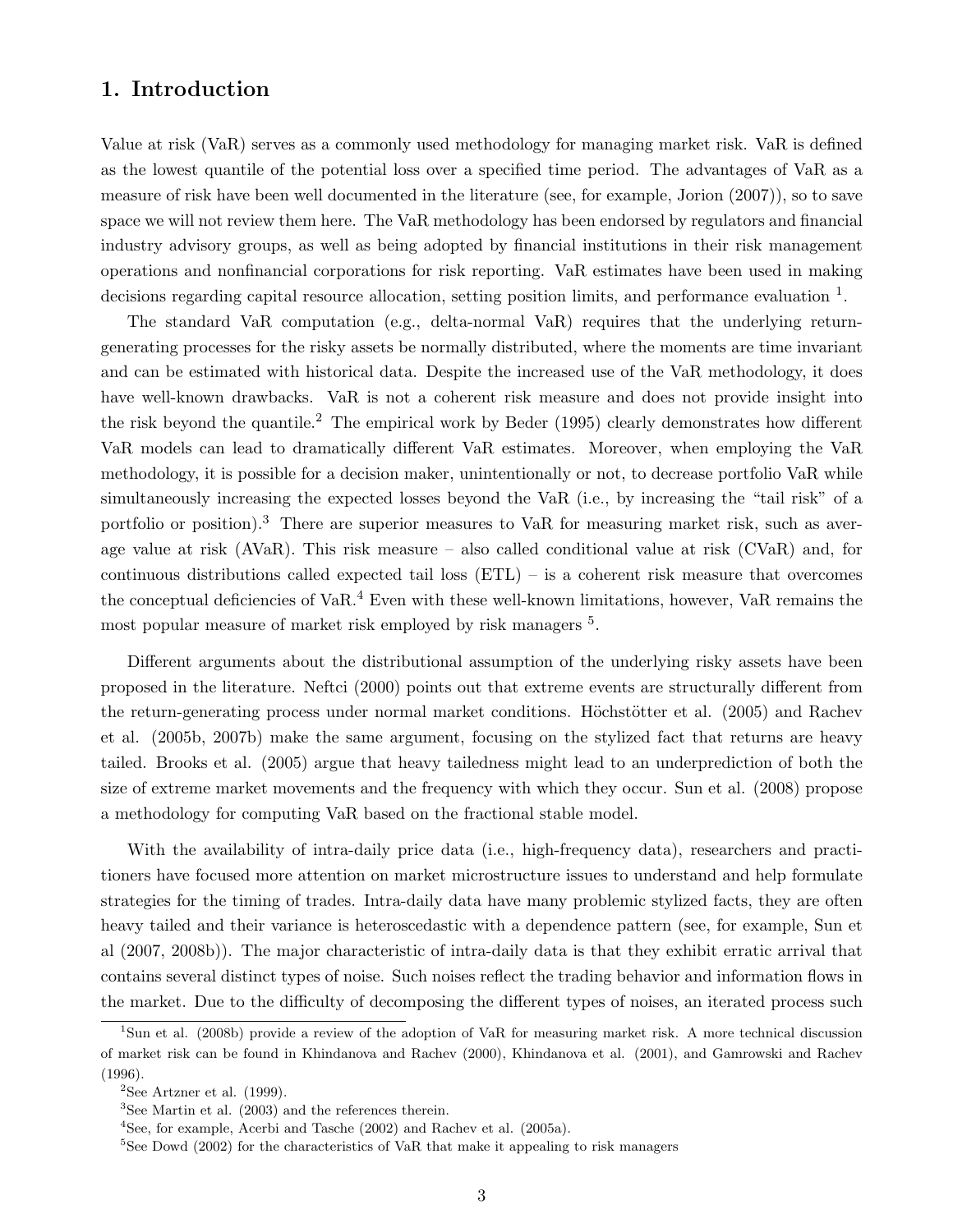as a neural network model might be more suitable for prediction purposes. In this paper, we propose an approach for calculating VaR with high-frequency data that utilizes the neural network model. The empirical evidence we present suggests that this approach outperforms the three most popular parametric models (autoregressive model, moving average model, and autoregressive moving average-GARCH model) used in practice to estimate VaR. Our findings are consistent with several empirical studies reported in the literature  $6$ .

We have organized the paper as follows. In Section 2, we introduce the methodology of the neural network models employed in our study for estimating and evaluating VaR. In Section 3, we specify the parametric and nonparametric methods investigated in our study utilized to compute VaR. We describe the methods to assess the relative performance of the VaR estimates in Section 4. The study's data, empirical methodology, and results are covered in Section 5. Our empirical analysis is based on high-frequency data (1-minute level) for the German DAX index. We summarize our findings in Section 6.

### 2. Neural Networks in Modeling Market Fluctuation

A neural network (NN) is a mathematical model or computational model based on biological neural networks. It consists of an interconnected group of artificial neurons and processes information using a connectionist approach to computation. In most cases, a NN is an adaptive system that changes its structure based on external or internal information that flows through the network during the learning phase. In contrast to the k-nearest neighbor method, neural network is a type of eager learning. In more practical terms, neural networks are nonlinear statistical data modeling tools used to characterize highly complex and convoluted relationships between inputs and outputs or to find correlation patterns in financial data. In finance, NN models have been used for various tasks. Kantardzic (2003) identify several asset management firms that employ NN technology for data mining.

Like the linear and polynomial approximation methods, a neural network relates a set of input variables  $x_i$ ,  $i = 1, \ldots, k$  to a set of one or more output variables  $y_j$ ,  $j = 1, \ldots, k$ . Neural networks are essentially mathematical models defining a function  $f: X \to Y$ . Each type of NN model corresponds to a class of such functions. The difference between a NN model and other approximation methods is that NN take advantage of one or more hidden layers, in which the input variables are transformed by a special function known as a logistic or logsigmoid transformation; that is, the function  $f(x)$  is a composition of other functions  $g_i(x)$  that can further be defined as a composition of other functions. Functions  $f(x)$  and  $g_i(x)$  are composed of a set of elementary computational units called neurons, <sup>7</sup> which are connected through weighted connections. These units are organized in layers so that every neuron in a layer is exclusively connected to the neurons of the proceding layer and the subsequent layer. Every neuron represents an autonomous computational unit and receives inputs as a series of signals that dictate its activation. All the input signals reach the neuron simultaneously and the neurons can receive more than one input signal. Following the activation dictated from input singals, the neurons produce the output signals. Every input signal is associated with a connection weight which determines the relative importance of the input signals in generating the final impulse transmitted by the neuron.

 ${}^{6}$ See, for example, Bolland and Connor (1997).

<sup>7</sup>Sometimes such elementary computational units are called nodes, neurodes, units, or processing elements (PEs).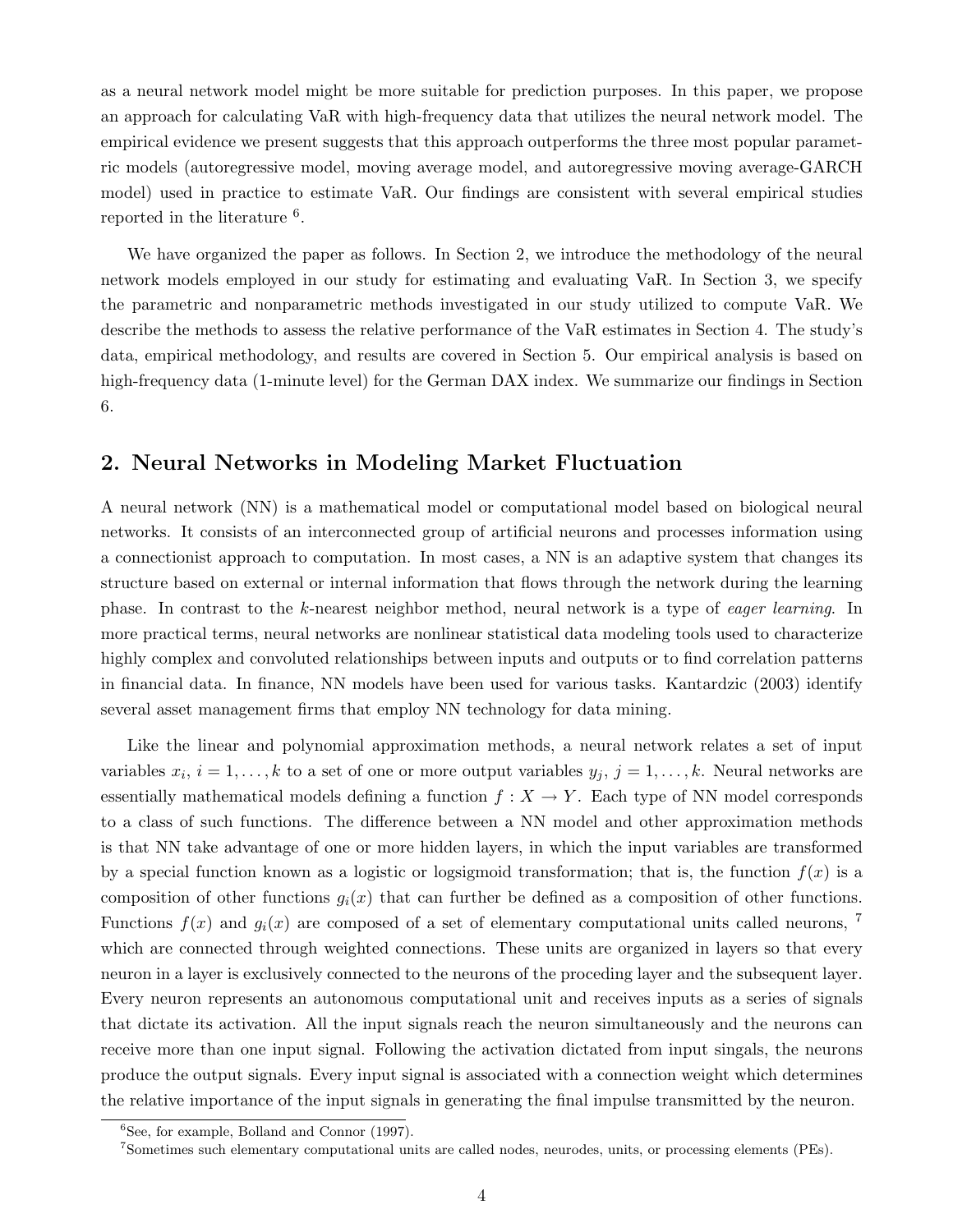Formally, the algorithm mentioned above can be expressed as follows:

$$
n_{k,t} = w_{k,0} + \sum_{i=1}^{i^*} w_{k,i} x_{i,t}
$$
 (1)

$$
N_{k,t} = G(n_{k,t}) \tag{2}
$$

$$
y_t = \gamma_0 + \sum_{k=1}^{k^*} \gamma_k N_{k,t} \tag{3}
$$

where  $G(\cdot)$  represents the activation function and  $N_{k,t}$  stands for the neurons. In these system, there are  $i^*$  input variables x and  $k^*$  neurons. A linear combination of these input variables observed at time t, i.e.,  $x_{i,t}$ ,  $i = 1, \ldots, i^*$ , with the coefficient vector (i.e., a set of input weights)  $w_{k,i}$ ,  $i = 1, \ldots, i^*$ , and a constant term  $w_{k,0}$  form the variable  $n_{k,t}$ . This variable  $n_{k,t}$  is transformed by the activation function  $G(\cdot)$  to a neuron  $N_{k,t}$  at time (or observation) t. The set of  $k^*$  neurons at time (or observation) index t are combined in a linear way with the coefficient vector  $\gamma_k$ ,  $k = 1, \ldots, k^*$  and taken with a constant term  $\gamma_0$  to form the output value  $y_t$  at time t. In defining a NN model, the activiation function  $G(\cdot)$  is typically one of the elements to specify. Giudici (2003) summarizes three commonly employed types of activiation functions: linear, stepwise, and signoidal.

The neurons of a NN model are organized in layers. There are three types of layers: input, output, and hidden. The input layer receives information only from the external information, i.e., an explanatory variable  $x_i$ . There is no any calculation performed for the input layer. It only transmits information to the next level. The output layer only produces the final results sent by the network to outside of the system, i.e., response variable  $y_j$ . Between the input and output layers there can be one or more intermediate layers, called hidden layers, so named because these layers are not directly connected with the external information. Giudici points out that the architecture of a NN model refers to the network's organization: (1) the number of layers, (2) the number of neurons belonging to each layer, (3) the manners in which the neurons are connected, and (4) the direction of flow for the computation.

Different information flows lead to different types of network. The NN model can by divided into to types based on the information flow: feedforward networks and recurrent networks. In the feedforward network, the information moves in only one direction: from the input layer through the hidden layer and to the output layer. There are no cycles or loops in this type of network. Equations (1)-(3) describe the feedforward networks. In contrast to feedforward networks, recurrent networks are models with bi-directional information flow which allow the neurons to depend not only on the input variable  $x_i$  but also on their own lagged values  $n_{k,t-p}$  at order p. McNelis (2005) shows that the recurrent network builds "memory" in the evolution of the neurons. Replacing equation (1) with the following equation, the system of a recurrent network can be formed,

$$
n_{k,t} = w_{k,0} + \sum_{i=1}^{i^*} w_{k,i} x_{i,t} + \sum_{k=1}^{k^*} \phi_k n_{k,t-p}
$$
 (4)

McNelis notes that the recurrent network has an indirect feedback effect from the lagged unsquashed neurons to the current neurons, not a direct feedback from lagged neurons to the level of output.

A NN model modifies its interconnection weights by applying a set of learning (training) samples. The learning process leads to parameters of a network which represent implicitly stored knowledge from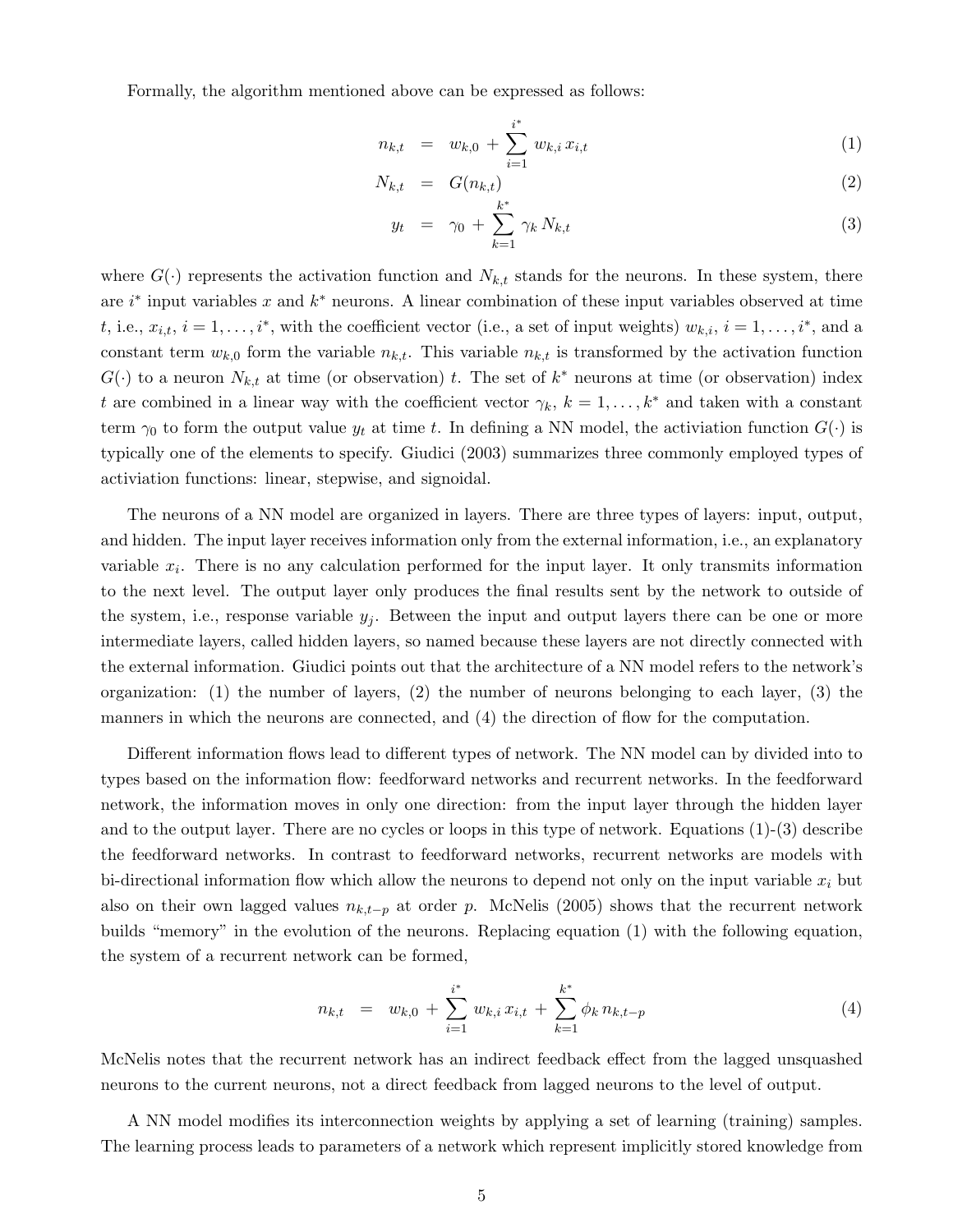the data. More generally, given a specific task to solve and a class of functions  $F$ , learning means using a set of observations (learning/training samples) in order to find  $f^* \in F$  which solves the task in an optimal sense. This entails defining a cost function  $C : F \to \mathbb{R}$  such that, for the optimal solution  $f^*$ ,  $C(f^*) \leq C(f)$   $\forall f \in F$ ; that is, no solution has a cost less than that of the optimal solution. Since NN models learn from data, the cost function must be a function of the observations (see, for example, Kantardzic 2003).

In this paper, we focus on the multilayer perceptron model, which is a feedforward network with several hidden layers, and one input layer totally interconnected with one output layer. The reason we choose this model is that multilayer perceptrons have optimal properties. Specifically, when a sufficiently large number of nodes in the hidden layer is given, a simple neural network structure is capable of serving as an approximation of any functional form with arbitrary accuracy. This is known as the principle of universal approximation; that is, the rate of convergence is independent of the problem's dimension. Gençay (1994) reports that the results from his bifurcation analysis indicate that feedforward networks can successfully approximate the qualitative changes in the dynamcis of the time series data under investigation. His results confirm that feedforward networks can filter a realistic amount of noise quite satisfactorily.

### 3. Estimation of VaR

Given  $\alpha \in (0,1], R$  is random loss of an investment in certain period, VaR of a random variable R  $^8$  at level of  $\alpha$  is the absolute value of the worst loss not to be exceeded with a probability of at least  $\alpha$ . More formally, if  $\alpha$ -quantile of the loss  $L = -R$  is  $q_\alpha(L) = \inf\{r \in \Re : P[L \le r] \ge \alpha\}$ , the VaR at confidence level  $\alpha$  of R is  $VaR_{\alpha}(R) = q_{\alpha}(L)$ . Arztner et al (1999) proposed the concept of a coherent risk measure. A risk measure is called coherent if it is monotonous, positively homogeneous, translation invariant, and subadditive. Rockafellar and Uryasev (2002) demonstrate that CVaR or AVaR is coherent and can be expressed as  $CVaR_{\alpha}(L) = E(L|L > VaR_{\alpha}(R))$ .<sup>9</sup> That is, for a loss L with  $E(|L|) < \infty$  and distribution function  $F_L$ , the conditional value at risk at confidence level  $\alpha \in (0,1)$  is defined as

$$
CVaR_{\alpha}(-R) = AVaR_{\alpha}(L) = \frac{1}{1-\alpha} \int_{\alpha}^{1} q_u(F_{-R}) du = \frac{1}{1-\alpha} \int_{\alpha}^{1} VaR_u(F_{-R}) du \tag{5}
$$

where  $q_u(F_{-R})$  is the quantile function of  $F_L$ .

#### 3.1 Non-parametric approach of VaR estimation

Because VaR is the quantile of loss distribution of a risky asset, estimation of VaR requires the estimation of the loss distribution. The kernel estimator is the basic methodology used to estimate density (see Silverman (1986)). If a random variable X has density  $f(x)$ , then

$$
f(x) = \lim_{a \to 0} \frac{1}{2a} P(x - a < X < x + a) \tag{6}
$$

<sup>&</sup>lt;sup>8</sup>R represents the return, while  $L = -R$  is the loss.

<sup>&</sup>lt;sup>9</sup>See also Rachev et al. (2007) for additional references.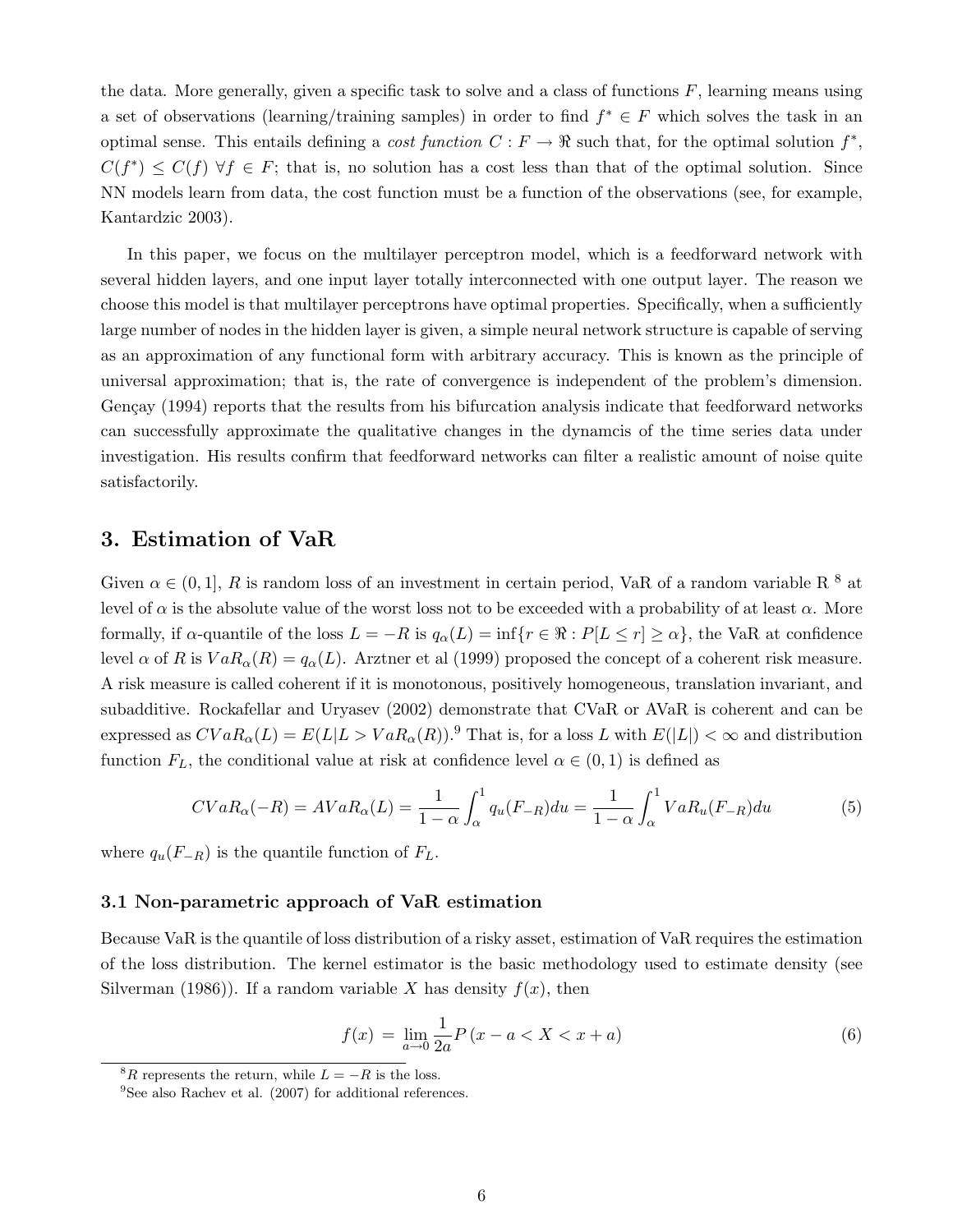By counting the proportion of sampling observations falling in the interval of  $(x-a, x+a)$ , the probability  $P(x - a < X < x + a)$  can be estimated for any given a. Defining kernel function K for

$$
\int_{-\infty}^{\infty} K(x)d(x) = 1
$$
\n(7)

in which,  $K(x)$  is usually regarded as a symmetric probability density function, for example, the normal desity. The kernel estimator is defined by

$$
\tilde{f}(x) = \frac{1}{na} \sum_{i=1}^{n} K\left(\frac{x - X_i}{a}\right)
$$
\n(8)

where a is the window width and n is the sample size. The kernel estimator can be looked as a sum of bumps placed at the observations  $X_i$ . Kernel function  $K(x)$  determines the shape of the bumps and the window width a determines the width of bumps.

For evaluating the quality of the estimate, the mean-square error (MSE) is defined as:

$$
MSE_x(\tilde{f}) = E(\tilde{f}(x) - f(x))^2 = (E\tilde{f}(x) - f(x))^2 + var(\tilde{f}(x))
$$
\n(9)

The global closeness of the fit of  $f(x)$  to  $f(x)$  is found by intergrating the MSE over x; the mean integrated square error (MISE) is defined as

$$
MISE_x(\tilde{f}) = E \int (\tilde{f}(x) - f(x))^2 dx = \int (E\tilde{f}(x) - f(x))^2 dx + \int var(\tilde{f}(x)) dx \qquad (10)
$$

Given a symmetric kernel function K,  $\int tK(t)dt = 0$  and  $\int t^2K(t)dt = k_2 \neq 0$ , Silverman (1986) shows that the approximation of MISE is:

$$
\frac{1}{4}a^4k_2^2 \int f''(x)^2 dx + \frac{1}{na} \int K(t)^2 dt
$$

It is clear the bias in the estimation of  $f(x)$  depends on the window width. The optimal window width  $a_{opt}$  can be chosen by minimizing the MISE. Silverman (1986) shows that

$$
a_{opt} = n^{-1/5} k_2^{-2/5} \left( \int f''(x)^2 dx \right)^{-1/5} \left( \int K(t)^2 dt \right)^{1/5} \tag{11}
$$

and also shows that the optimal solution is given by the Epanechnikov kernel  $K_F(x)$ :

$$
K_E(x) = \begin{cases} \frac{3}{4\sqrt{5}}(1 - \frac{x^2}{5}), & -\sqrt{5} \le x \le \sqrt{5} \\ 0, & \text{otherwise} \end{cases}
$$
(12)

A drawback of the kernel estimator is its inefficiency in dealing with long-tailed distributions. Since across the whole sample, window width is fixed, a good degree of smoothing over the cernter of the distribution will often leave spurious noise in the tails (see Silverman 1986 and Dowd 2005). Silverman (1986) offers some solutions to this drawback such as nearest neighbor method and vairable kernel method. For the former method, the window width placed on an observation depends on the distance between that observation and its nearest neighbors. For the kernel estimator, the density  $f(x)$  is estimated using:

$$
\tilde{f}(x) = \frac{1}{n} \sum_{i=1}^{n} \frac{1}{ah_{i,k}} K\left(\frac{x - X_i}{ah_{i,k}}\right)
$$
\n(13)

where  $h_{i,k}$  is the distance between  $X_i$  and the kth nearest of the other data points. The window width of the kernel placed on  $X_i$  is proportional to  $h_{i,k}$ . Therefore, flatter kernels will be placed on more sparse data.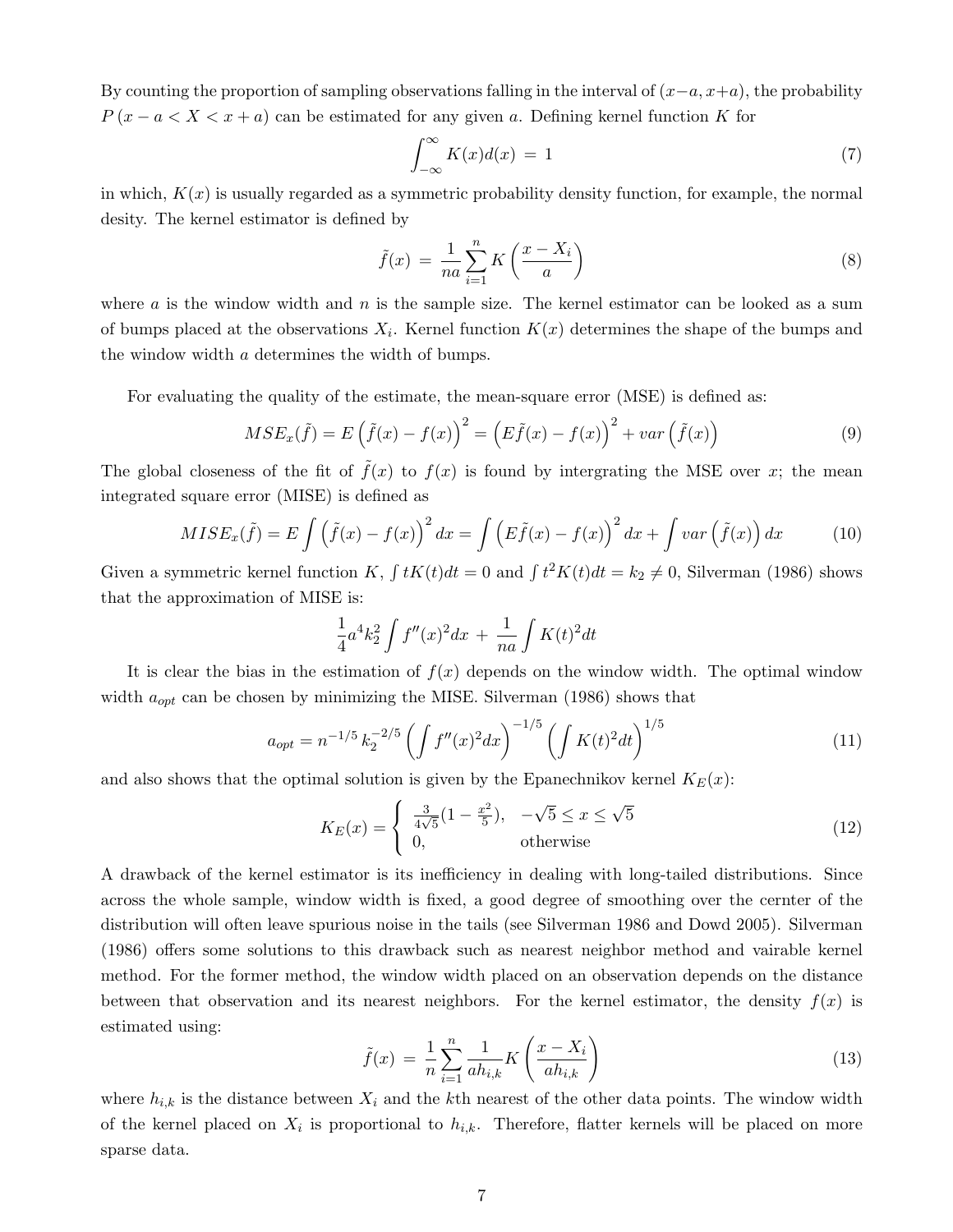#### 3.2 Parametric approach of VaR estimation

Parametric approach of VaR estimation is based on the assumption that financial returns  $R_t$  are a function of two components  $\mu_t$  and  $\varepsilon_t$ . That is,  $R_t = f(\mu_t, \varepsilon_t)$ .  $R_t$  can be regarded as a function of  $\varepsilon_t$ conditional on a given  $\mu_t$ ; typically, this function takes a simple linear form  $R_t = \mu_t + \varepsilon_t = \mu_t + \sigma_t u_t$ . Usually  $\mu_t$  is called the location component and  $\sigma_t$  the scale component.  $u_t$  is a i.i.d random variable that follows a probability density function  $f_u$ . VaR based on information up to time t is

$$
V\tilde{a}R_t := q_\alpha(R_t) = -\tilde{\mu}_t - \tilde{\sigma}q_\alpha(u) \tag{14}
$$

where  $q_{\alpha}(u)$  is the  $\alpha$ -quantile implied by  $f_u$ .

Unconditional parametric approaches set  $\mu_t$  and  $\sigma_t$  as constants, and the returns  $R_t$  are i.i.d random variables with density  $\sigma^{-1} f_u(\sigma^{-1}(R_t - \mu))$ . Conditional parametric approaches set the location component and the scale component as functions not constants. Typical time-varying conditional location setting is the  $ARMA(r, m)$  processes. That is, for the conditional mean equation is

$$
\mu_t = \alpha_0 + \sum_{i=1}^r \alpha_i R_{t-i} + \sum_{j=1}^m \beta_j \varepsilon_{t-j}.
$$
\n(15)

The typical time-varying conditional variance setting is a  $GARCH(p,q)$  process; that is,

$$
\sigma_t^2 = \kappa + \sum_{i=1}^p \gamma_i \sigma_{t-i}^2 + \sum_{j=1}^q \theta_j \varepsilon_{t-j}^2 \tag{16}
$$

 $\varepsilon_t = \sigma_t u_t$  where  $u_t$  are  $N(0, 1)$ .

### 4. Evaluation of VaR estimators

Backtesting is the usual method to evaluate the VaR estimators and its forecasting quality. It can be performed for in-sample estimation evaluation and for out-of-sample interval forecasting evaluation. The backtesting is based on the indicator function  $I_t$  which is defined as  $I_t(\alpha) = I(r_t < -VaR_t(\alpha))$ . The indicator function shows violations of the quantiles of the loss distribution. The process  $\{I_t\}_{t\in\mathcal{T}}$  is a process of i.i.d Bernoulli variables with violation probability  $1 - \alpha$ . Christoffersen (1998) shows that evaluating the accuracy of VaR can be reduced to checking whether the number of violations is correct on average and the pattern of violations is consistent with i.i.d processes. In other words, an accurate VaR measure should satisfy both the unconditional coverage property and the independent property. The unconditional coverage property means that the probability of realization of a loss in excess of the estimated  $VaR_t(\alpha)$  must be exactly  $\alpha\%$ , that is,  $P(I_t(\alpha) = 1) = \alpha$ . The independent property means that previous VaR violations do not presage future VaR violations.

Kupiec (1995) proposes a frequency of failures test that checks how many times an estimated VaR is violated in a given time period. If the observed frequency of failures of the estimated VaR differs significantly from  $\alpha \times 100\%$ , the underlying risk measure is less reliable. Using a sample of T observations, Kupiec's test statistic  $K$  is derived from

$$
K = 2[\ell(\tilde{\alpha}; I_1, I_2, ..., I_T) - \ell(\alpha; I_1, I_2, ..., I_T)] \sim \chi_1^2
$$
\n(17)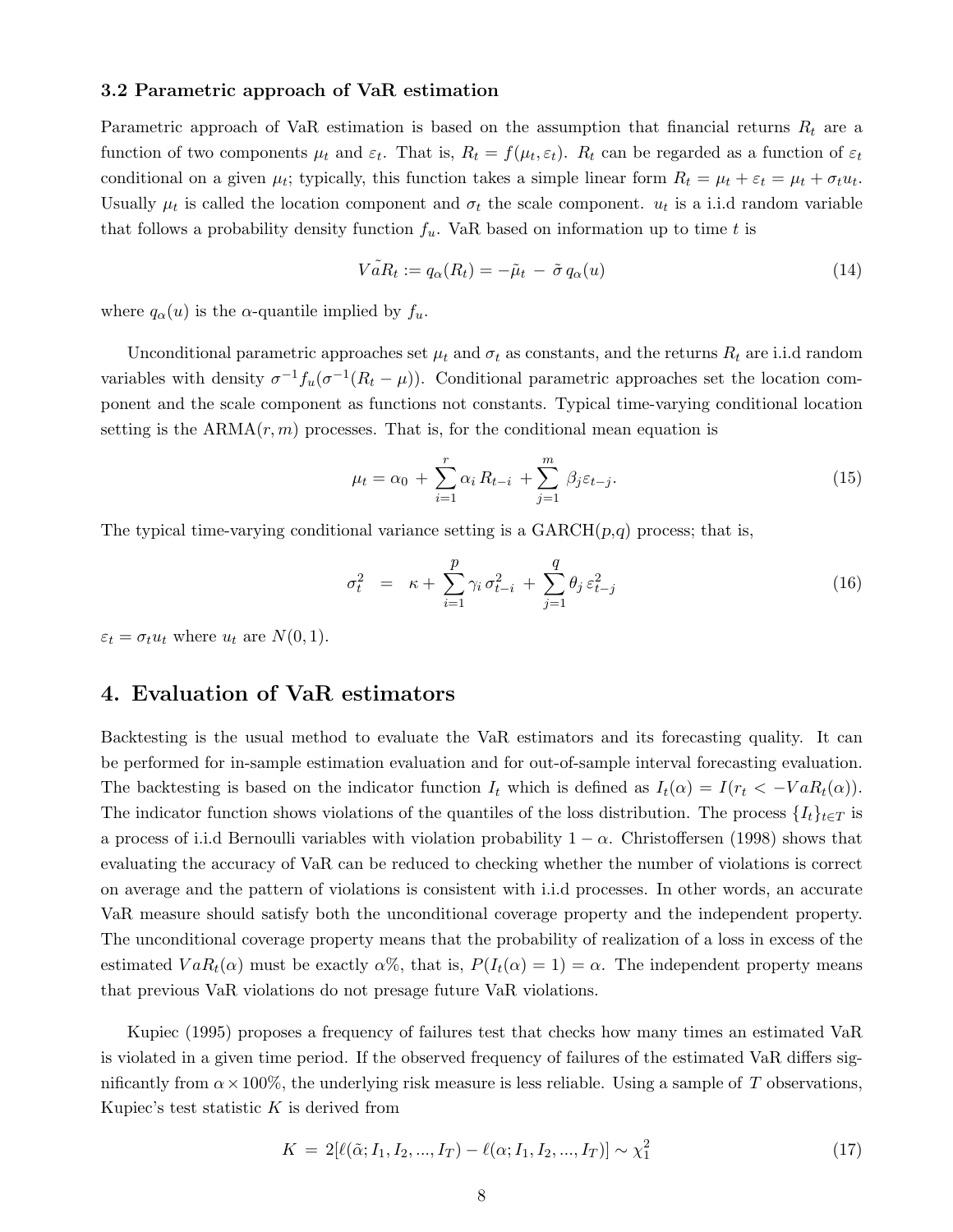where  $\ell(\cdot)$  is log binomial likelihood, the observed frequency of violations is  $\tilde{\alpha} = I(\alpha)/T$ , and  $I(\alpha) =$  $\sum_{t=1}^{T} I_t(\alpha)$  is the number of violations in the sample. Then equation (17) can be transferred as:

$$
K = 2 \log \left( (1 - \tilde{\alpha})^{T - I(\alpha)} \tilde{\alpha}^{I(\alpha)} \right) - 2 \log \left( (1 - \alpha)^{T - I(\alpha)} \alpha^{I(\alpha)} \right)
$$
  
= 
$$
2 \log \left( \left( \frac{1 - \tilde{\alpha}}{1 - \alpha} \right)^{T - I(\alpha)} \left( \frac{\tilde{\alpha}}{\alpha} \right)^{I(\alpha)} \right)
$$
 (18)

Note that if the frequency of violations from estimated VaR  $\tilde{\alpha} \times 100\%$  is exactly equal the preset  $\alpha \times 100\%$ , the test statistic is zero; otherwise, the test statistic shows the over-estimation or under-estimation of VaR. Kupiec (1995) also proposes the Wald variant  $z$  of the likelihood ratio statistic, which is

$$
z = \frac{\sqrt{T}(\tilde{\alpha} - \alpha)}{\sqrt{\alpha(1 - \alpha)}} \sim N(0, 1)
$$
\n(19)

If there is no violation, the K statistic cannot cover such case since  $log 0$  is undefined.

The shortcoming of the backtesting proposed by Kupiec (1995) is that it does not focus on the independence property. In order to detect violations of the independence property of an estimated VaR measure, say,  $I_t(\alpha)$ , Christoffersen (1998) suggests the Markov test. The Markov test detects whether the likelihood of a VaR violation depends on another VaR violation occurred on the previous time period. The assumption behind the Markov test is that if the VaR estimate accurately reflects the underlying risk situation, then (1) the chance of violating the current period's VaR should not depend on whether or not the previous period's VaR was violated and (2) the chance of violating the current period's VaR should not influence next period's violation.

Christoffersen (1998) defines  $I_t$  as a binary first-order Markov chain with transition probability matrix  $Θ$ , that is:

$$
\Theta = \begin{bmatrix} 1 - \theta_{01} & \theta_{01} \\ 1 - \theta_{11} & \theta_{11} \end{bmatrix}
$$

and  $\theta_{ij} = P(I_t = j | I_{t-1} = i)$ . Defining  $n_{ij}$  as the number of transitions from state i to state j,  $n_{ij} = \sum_{t=2}^{T} I(I_t = i | I_{t-1} = j)$ , the Christoffersen test statistic C is

$$
C = 2[\ell(\tilde{\Theta}; I_2, I_3, ..., I_T | I_1) - \ell(\tilde{\theta}_2; I_2, I_3, ..., I_T | I_1)] \sim \chi_1^2
$$
\n(20)

where  $\ell$  is the log binomial likelihood function and under the null hypothesis of testing independence,  $\theta_{01} = \theta_{11} = \theta_2$ . For

$$
\tilde{\theta}_{01} = \frac{n_{01}}{n_{00} + n_{11}}; \; \tilde{\theta}_{11} = \frac{n_{01}}{n_{10} + n_{11}}; \; \tilde{\theta}_{2} = \frac{n_{01} + n_{11}}{n_{00} + n_{11} + n_{10} + n_{01}},
$$
\n
$$
= 2 \log \left( (1 - \tilde{\theta}_{01})^{n_{00}} \tilde{\theta}_{01}^{n_{01}} (1 - \tilde{\theta}_{11})^{n_{10}} \tilde{\theta}_{11}^{n_{11}} \right) - 2 \log \left( (1 - \tilde{\theta}_{2})^{(n_{00} + n_{11})} \tilde{\theta}_{2}^{(n_{00} + n_{11})} \right) \tag{21}
$$

Christoffersen (1998) also suggests combining test statistic  $K$  and  $C$  in order to check unconditional coverage and independence together, that is

 $C$ 

$$
LR = 2[\ell(\tilde{\Theta}; I_2, I_3, ..., I_T | I_1) - \ell(\alpha; I_2, I_3, ..., I_T | I_1)] \sim \chi_2^2
$$
\n(22)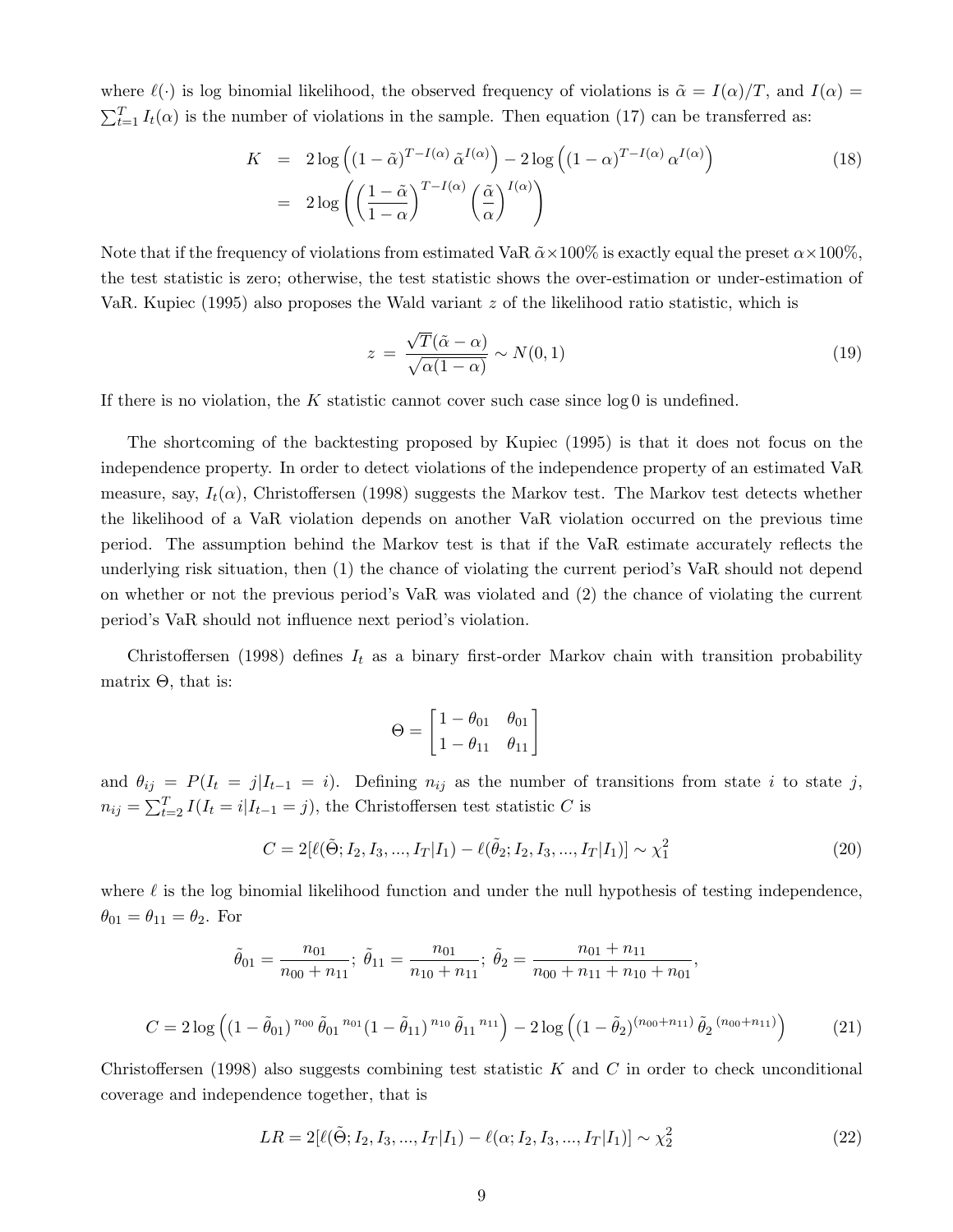### 5. Empirical analysis

In this section, we describe the data and methodology employed in our study and present the empirical results.

#### 5.1 The data

We study a time series sampled at one-minute frequency level of the German DAX index in 2003.<sup>10</sup> Since the data are not equally spaced, we aggregate the data to the equally spaced time series. The aggregation algorithm is based on the linear interpolation <sup>11</sup> introduced by Wasserfallen and Zimmermann (1995). That is, given a non-equally spaced series with times  $t_i$  and values  $\varphi_i = \varphi(t_i)$ , the index i identifies the irregularly spaced sequence. The target homogeneous time series is given at times  $t_0 + j\Delta t$  with fixed time interval  $\Delta t$  starting at  $t_0$ . The index j identifies the regularly spaced sequence. The time  $t_0 + j\Delta t$  is bounded by two times  $t_i$  of the irregularly spaced series,  $I = \max(i|t_i \le t_0 + j\Delta t)$  and  $t_1 \le t_0 + j\Delta t > t_{I+1}$ . Data are interpolated between  $t_I$  and  $t_{I+1}$ . The linear interpolation shows that

$$
\varphi(t_0+j\Delta t) = \varphi_I + \frac{t_0+j\Delta t - t_I}{t_{I+1} - t_I} (\varphi_{I+1} - \varphi_I).
$$

In order to transform the data to return series, we use the continuous compounding transformation as follows:

$$
y_t = \log \frac{X_t}{X_{t-1}} = \log X_t - \log X_{t-1}
$$

where  $y_t$  is the return series and  $X_t$  is the normal time series of the DAX index in price level. Figure 1 illustrates the time series of the DAX index level for a random portion of 200 intra-daily observations for 2003 while Figure 2 shows the corresponding return series. Later we will see that the pattern shown in Figure 2 is forecasted better by using the NN model than the three time series models.

#### 5.2 The Methodology

We apply three time series model and the neural network model to compute one-step ahead VaR value. Three time series models applied in this section are the autoregressive model which we denote by  $AR(1)$ , the moving average model that we denote by  $MA(1)$ , and the  $ARMA(1,1)-GARCH(1,1)$  model. The NN model used is the feedforward network model with 10 hidden layers.

The AR(1) model is

$$
y_t = \alpha_0 + \alpha_1 y_{t-1} + \varepsilon_t
$$

and the MA(1) model is

$$
y_t = \alpha_0 + \beta_1 \varepsilon_{t-1},
$$

where  $\alpha_0$  is a constant and  $\varepsilon_t$  is assumed to be a white noise series.

<sup>&</sup>lt;sup>10</sup>The DAX index is a stock market index whose components include 30 blue chip German stocks that are traded on the Frankfurt Stock Exchange.

 $11$ Dacorogna et al. (2001) point out that linear interpolation relies on the forward point of time and Müller et al. (1990) suggests that linear interpolation is an appropriate method for stochastic processes with i.i.d. increments.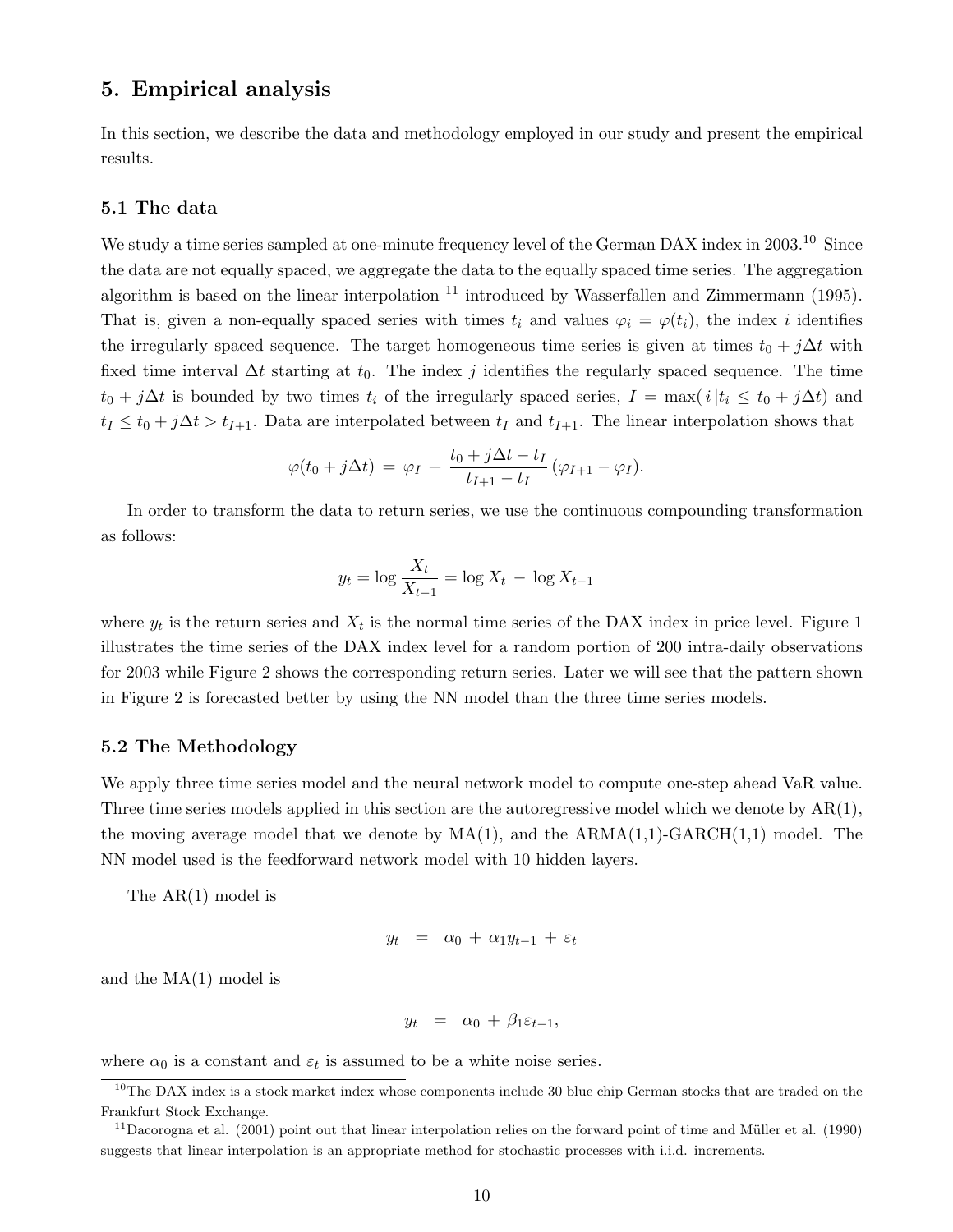The  $ARMA(1,1)-GARCH(1,1)$  model is:

$$
y_t = a_0 + a_1 y_{t-1} + \varepsilon_t + b_1 \varepsilon_{t-1}.
$$
  

$$
\sigma_t^2 = b_0 + \gamma_1 \sigma_{t-1}^2 + \theta_1 \varepsilon_{t-1}^2.
$$

where  $a_0$  and  $b_0$  are constants.

The feedforward network model is

$$
y_t = f(y_{t-1}, y_{t-2}, \dots, y_{t-10}, \theta) + \varepsilon_t
$$

where  $\varepsilon_t$  is distributed with zero mean and one variance. Explicitly, the function  $f(\cdot)$  is:

$$
y_t = f(y_t, \theta) + \varepsilon_t
$$
  
=  $F(\alpha_0 + \sum_{j=1}^{10} \alpha_i G(\theta_{i0} + \sum_{j=1}^{10} \theta_{ij} y_{j,t})) + \varepsilon_t$ 

where  $F(\cdot)$  and  $G(\cdot)$  are known activation functions. The back-propagation algorithm is applied for the model building (see, Gençay and Liu (1997)).

Cross-validation has been used for model assessment in our study. We apply the method introduced by Sun et al. (2007). We split the data into two parts, the training set and the forecasting set. We define N as the length of the sample. The sub-sample series used for the in-sample (training) analysis is randomly selected by a moving window of length  $T$  ( $1 \leq T \leq N$ ). Replacement is allowed in the sampling. Letting  $T_F$  denote the length of the forecasting set, we perform one-step ahead out-of-sample forecasting  $(1 \leq T \leq T + T_F \leq N)$ . In the empirical analysis, sub-sample length (i.e., the window length) of T was chosen for the training period and  $T_F$  for the out-of-sample forecasting (see Sun et al.  $(2007)$ . The training set contains 2,000 observations  $(T = 2,000)$  and the forecasting set contains 200 observations ( $T_F = 200$ ), and we gathered totally 230 sub-samples. The comparison is done for the four models only based on the forecasting set. The reason we only focus on the forecasting set is that in practice, what banks do in risk management is to control future loss based on historical observations. Therefore, only the forecasting power of the four models used for the VaR computation is of interest.

We first use the training set (2,000 observations) to establish the models (i.e., to estimate the parameters). After the model has been estimated, we use it to predict (in this case, 200 observations). We compute the VaR values based on the predicted value.

We use the following goodness of fit tests suggested in the model assessment literature: the Anderson-Daring (AD) distance, the Cramer Von Mises (CVM) distance, the Kolmogorov-Simirnov (KS) distance, the Kuiper distance (K), and the MSE. Specifically, these criterion are defined as follows:

$$
AD = \sup_{x \in \mathbb{R}} \frac{|M_s(x) - \tilde{M}(x)|}{\sqrt{\tilde{M}(x)(1 - \tilde{M}(x))}},
$$

$$
CVM = \int_{-\infty}^{\infty} \left( M_s(x) - \tilde{M}(x) \right)^2 d\tilde{M}(x),
$$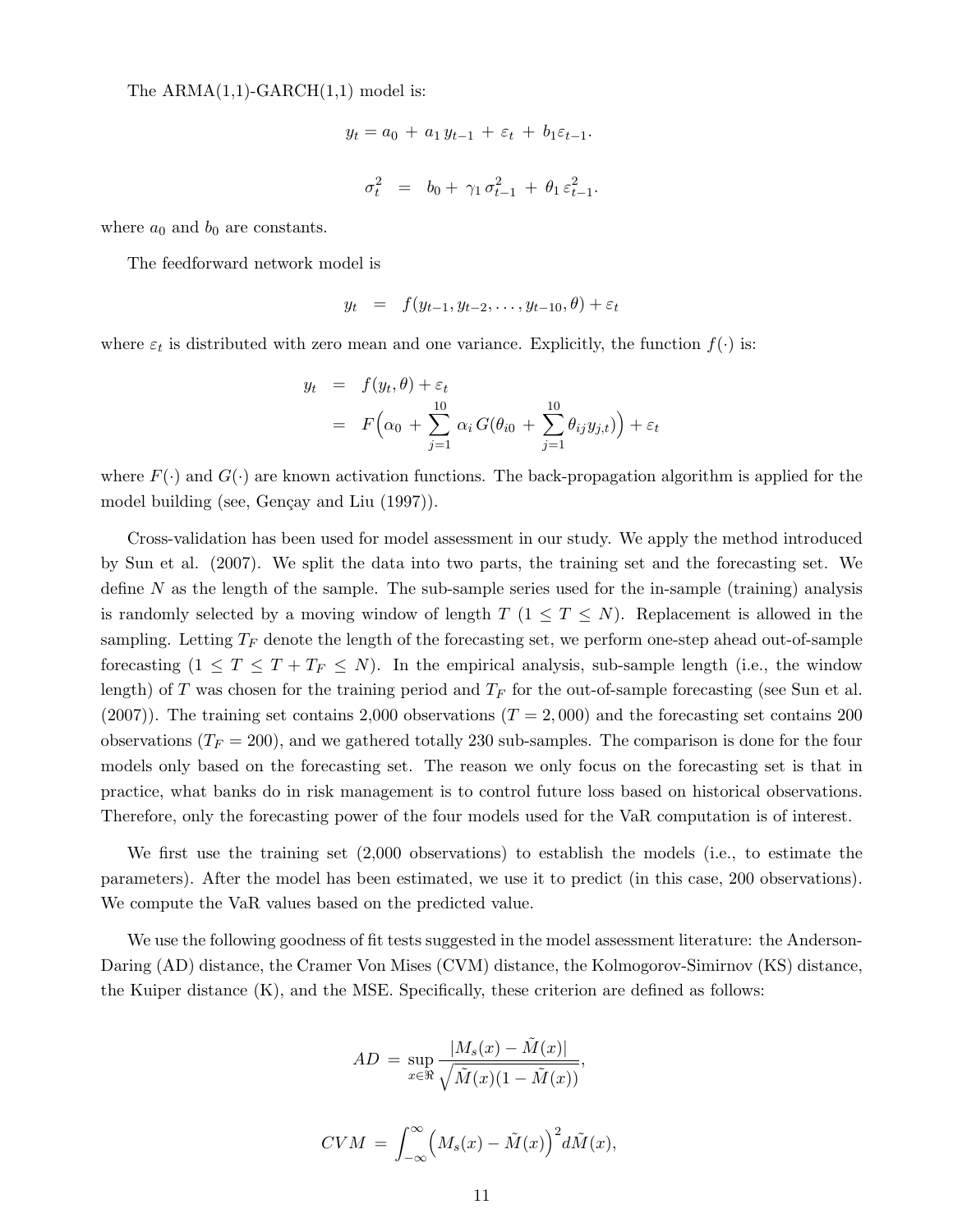$$
KS = \sup_{x \in \mathfrak{R}} |M_s(x) - \tilde{M}(x)|,
$$

and

$$
K = \sup_{x \in \mathfrak{R}} \Big( M_s(x) - \tilde{M}(x) \Big) + \sup_{x \in \mathfrak{R}} \Big( \tilde{M}(x) - M_s(x) \Big),
$$

where  $F_s(x)$  denotes the empirical sample distribution and  $\tilde{F}(x)$  is the estimated distribution function of the computed VaR values.

#### 5.3 The Results

The mean computed 95% VaR values for the four models as well as the actual VaR computed from the actual observations (i.e., the forecasting set) by using a nonparametric method are summarized below:

| Actual                                 |        | AR model GARCH model MA model NN model |        |                         |
|----------------------------------------|--------|----------------------------------------|--------|-------------------------|
| $VaR_{95\%}$   $3.3662 \times 10^{-4}$ | 1.6300 | 1.7031                                 | 2.1449 | $3.8605 \times 10^{-4}$ |

As can be seen, only the VaR value computed using the NN model is close to the observed (actual) value. As we mentioned in Section 4, the VaR value depends on the underlying data-generating process. In other words, the more the predicted data generated by the underlying model is close to the actual forecasting set, the more the VaR value computed by the underlying model is close to the actual VaR value.

In order to compare the VaR values computed from the predicted data set and that from the forecasting set, we use the tests described above. The results, reported in Table 1, indicate that the NN model outperforms the three time series models based on the smaller values in all the computed test values for the NN model. The VaR values computed by the NN model are close to the actual VaR value from the actual observations under different statistical criterion.

The four panels in Figure 3 show one example of 200 forecasted values for the four models. A comparison of Figure 2 with the four panels in Figure 3, clearly suggests that the NN model looks closer in shape to the actual observations.

Table 2 shows the results for the two tests to evaluate VaR. The Kupiec test shows the violation ratio. The NN model is the closest one to a 5% confidence level. The Christoffensen test rejects the null hypothesis of dependent violation for the four models investigated.

### 6. Conclusion

There is considerable interest in computing VaR for market risk management. In order to estimate market risk at the intra-daily level, we propose a neural network approach for computing high-frequency VaR. We investigate the one-step ahead risk forecast for the German DAX index using three time series models (i.e., the AR model, the MA model, and the ARMA-GARCH model) commonly utilized in risk management and a neural network model. The statistical tests we employ clearly find that the neural network model outperforms the three time series models.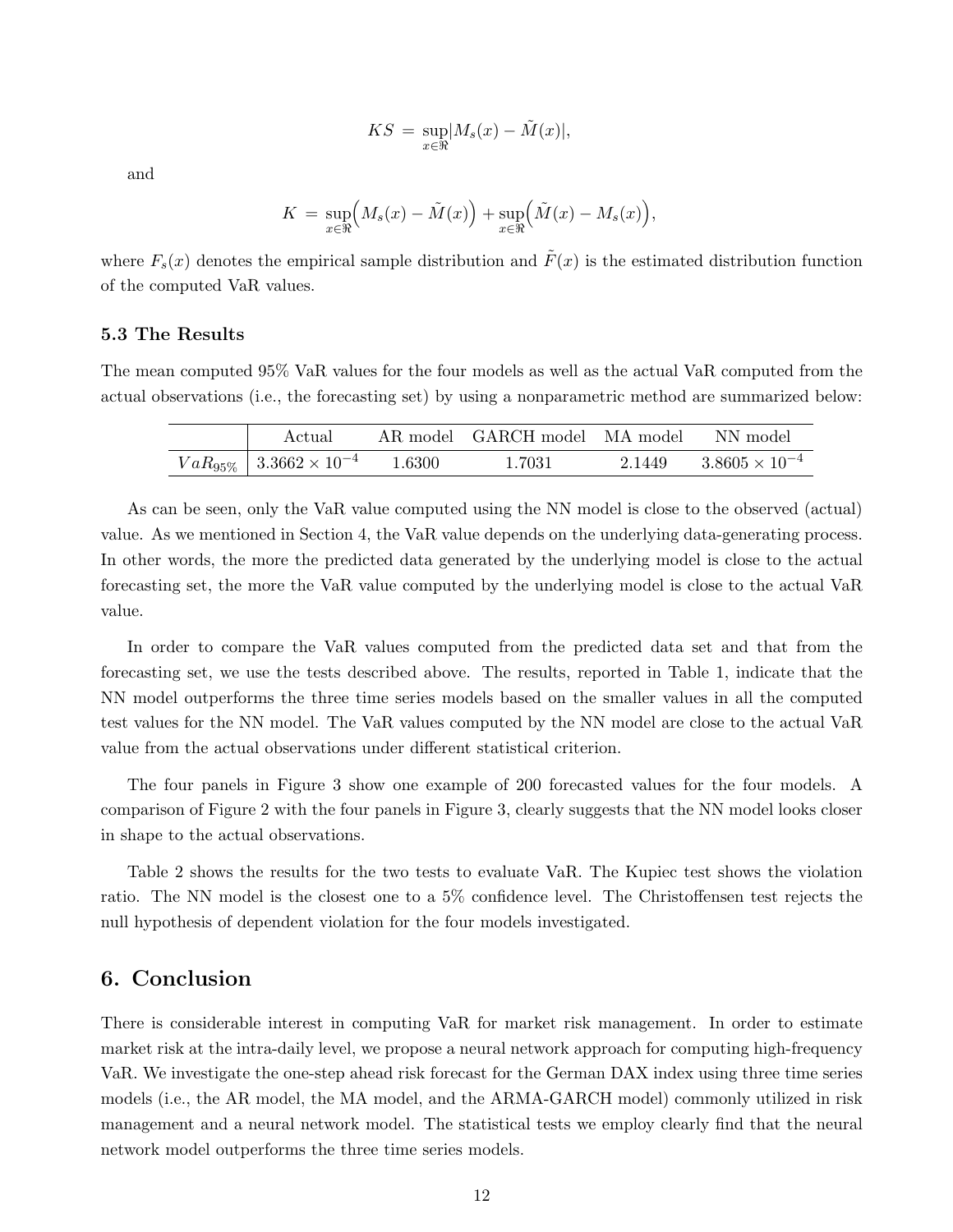Why do the underlying three time series models dramatically underperform the NN model? The reason is that time series models have several drawbacks. First, standard time series models require the residuals follow a normal distribution. As we noted earlier, the preponderance of the empirical evidence from real-world financial markets clearly rejects the hypothesis that returns are normally distributed. Second, time series models do not have a memory while the NN model can memorize the dynamics of the observation and save it with hidden layers. The normal distribution for a random variable cannot capture the memory effect contained in the observations. Because neither the model structure nor the error term can capture the memory effect, the accuracy of the model is reduced. Third, the NN model allows us to use very accurate computing methods, i.e., a recursive method referred to as backpropogation, while the maximum likelihood estimation for the time series models is less accurate in its applicable algorithm.

### Acknowledgment

W. Sun's research was supported by grants from the Deutschen Forschungsgemeinschaft. S. Rachev's research was supported by grants from Division of Mathematical, Life and Physical Science, College of Letters and Science, University of California, Santa Barbara, and the Deutschen Forschungsgemeinschaft. Y. Chen's research was supported by grants from the Deutschen Forschungsgemeinschaft. The first draft of this paper was presented at the European Financial Management 2009 Symposium: Risk Management in Financial Institutions in Nates, France. The authors would like to thank the conference discussants, Gregor Weiß, and the editor, John Doukas, for their helpful comments and valuable discussion.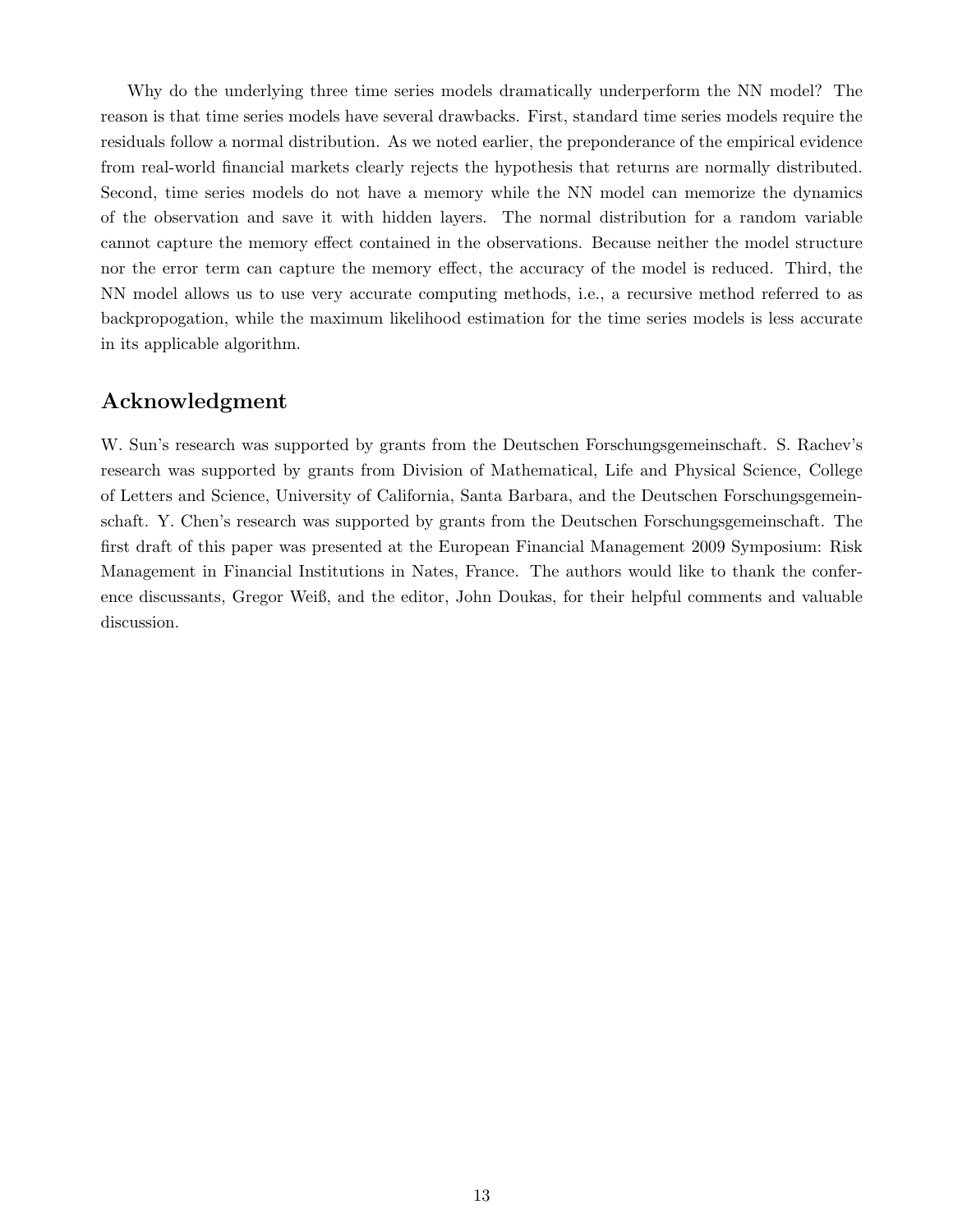### References

- [1] Acerbi, C. and Tasche, D., 'On the coherence of expected shortfall', Journal of Banking and Finance, Vol. 26, 2002, pp. 1487-1503.
- [2] Artzner, P., Delbaen, F., Eber, J. and Heath, D., 'Coherent measures of risk', Mathematical Finance, Vol. 9, 1999, pp. 203-228.
- [3] Beder, T., 'VAR: seductive but dangerous', Financial Analysts Journal, Vol. 51, 1995, pp. 12-24.
- [4] Beltratti, A. and Morana, C., 'Computing value at risk with high frequency data', Journal of Empirical Finance, Vol. 6(5), 1999, pp. 431-455.
- [5] Berkelaar, A., Cumperayot, P. and Kouwenberg, R., 'The effect of VaR based risk management on asset prices and the volatility smile', European Financial Management, Vol. 8(2), 2002, pp. 139-164.
- [6] Berkowitz, J. and O'Brien, J., 'How accurate are value-at-risk models at commercial banks?', Journal of Finance, Vol. 57(3), 2002, pp. 1093-1911.
- [7] Bolland, P.J., and Connor, J., 'A constrained neural network Kalman filter for price estimation in high frequency financial data', International Journal of Neural Systems, Vol. 8, No. 4, 1997, pp.399-415
- [8] Brooks, C., Clare, A. D., Molle, J. and Persand, G., 'A comparison of extreme value theory approaches for determining value at risk', Journal of Empirical Finance, Vol. 12, 2005, pp. 339-352.
- [9] Campbell, S.D., 'A review of backtesting and backtesting procedures', Finance and Economic Discussion Series, 2005, Federal Reserve Board, Washington, D.C.
- [10] Christoffersen, P., 'Evaluating interval forecasts', International Economic Review, Vol. 39, 1998, pp. 841-862.
- [11] Dowd, K., Measuring market risk (Chichester: John Wiley, & Sons, 2002).
- [12] Gamrowski, B. and Rachev, S., 'Testing the validity of value at risk measures', In C. Heyde et al. (eds) Applied Probability, 1996.
- [13] Gatti, S., Rigamonti, A., Saita, F. and Senati, M, 'Measuring value-at-risk in project finance transactions', European Financial Management, Vol. 13(1), 2007, pp. 135-158.
- [14] Gençay, R., 'Nonlinear prediction of noisy time series with feedforward networks', *Physics Letters A*, Vol. 187, 1994, pp. 387-403.
- [15] Gençay, R., Liu, T., 'Nonlinear modelling and prediction with feedforward and recurrent networks', *Physica D*, Vol. 108, 1997, pp. 119-134.
- [16] Hallerbach, W.G. and Menkveld, A.J., 'Analysing perceived downside risk: the component value-at-risk framework', European Financial Management, Vol. 10(4), 2004, pp. 567-591.
- [17] Höchstötter, M., Rachev, S., Fabozzi, F., 'Distributional analysis of the stocks comprising the DAX 30', Probability and Mathematical Statistics, Vol. 25(2), 2005, pp. 363-383.
- [18] Khindanova, I. and Rachev, S., 'Value at Risk: Recent advances', In: G. Anastassiou (ed) Handbook of Analytic-Computational Methods in Applied Mathematics, pp. 801-858. (Boca Raton: CRC Press, 2000).
- [19] Khindanova, I., Rachev, S. and Schwartz, E., 'Stable modeling of value at risk', Mathematical and Computer Modelling, Vol. 34, 2001, pp. 1223-1259.
- [20] Kuester, K., Mittnik, S., and Paolella, 'Value-at-Risk prediction:a comparison fo alternative strategies', Journal of Financial Econometrics, Vol. 4(1), 2006, pp. 53-89.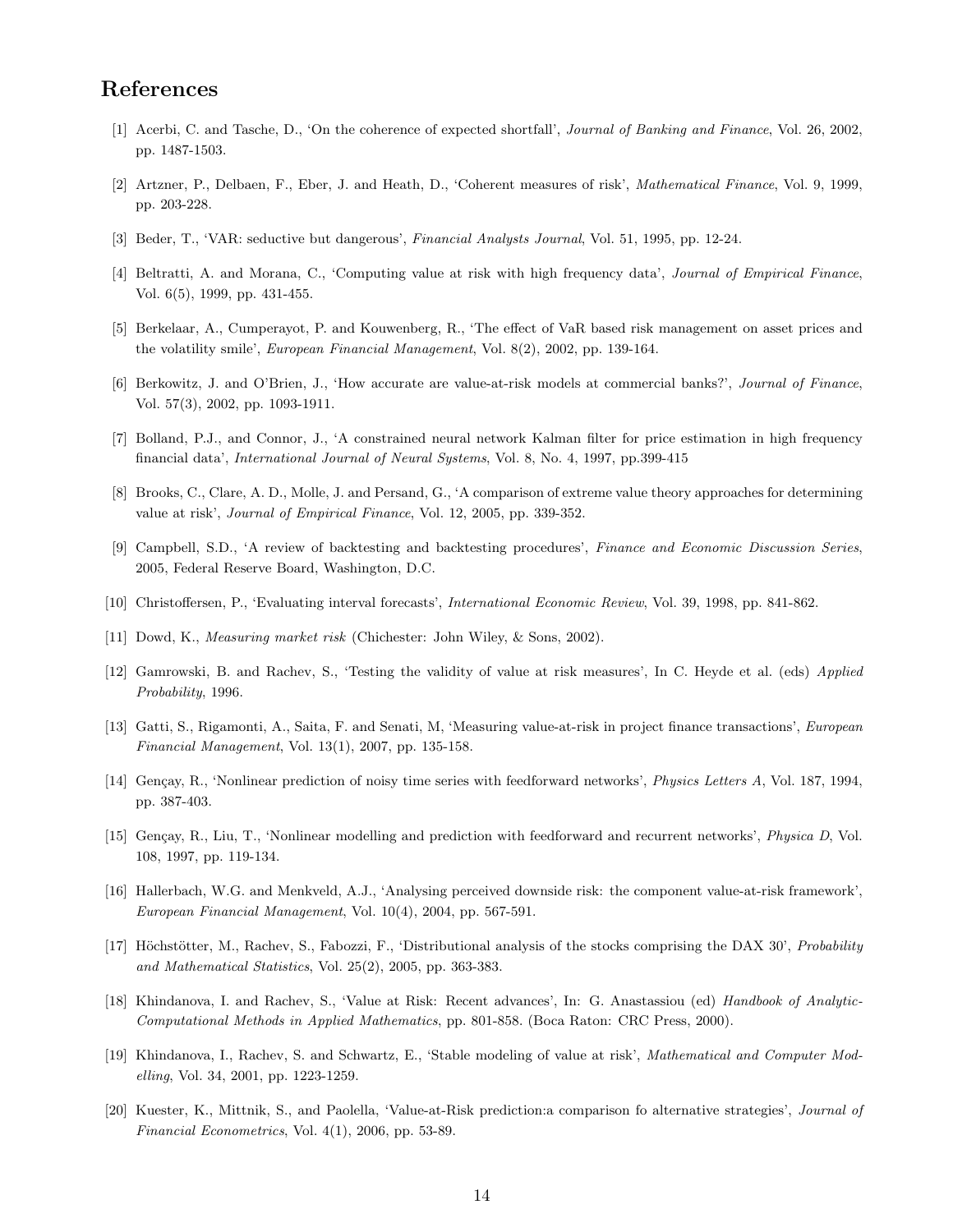- [21] Kupiec, P., 'Techniques for verifying the accuracy of risk management models', Journal of Derivatives, Vol. 3, 1995, pp. 73-84.
- [22] Martin, D., Rachev, S. and Siboulet F., 'Phi-Alpha optimal protfolios and extreme risk management', Wilmott Magazine of Finance, November, 2003, pp. 70-83.
- [23] Mittnik, S. and Rachev, S., 'Modeling asset returns with alternative stable models', Econometric Reviews, Vol. 12, 1993a, pp. 261-330.
- [24] Mittnik, S. and Paolella, M., 'Conditional density and value-at-risk prediction of Asian currency exchange rates', Journal of Forecasting, Vol. 19(4), 2000, pp. 313-333.
- [25] Neftci, S. N., 'Value at risk calculation, extreme events, and tail estimation', The Journal of Derivatives, Vol. 7, 2000, pp. 23-37.
- [26] Rachev, S. and Mittnik, S., Stable Paretian Models in Finance (New York: Wiley, 2000).
- [27] Rachev, S., C. Menn and F. Fabozzi, Fat-Tailed and Skewed Asset Return Distributions (New Jersey: Wiley, 2005a).
- [28] Rachev, S., Stoyanov, S., Biglova, S. and Fabozzi, F. 'An empirical examination of daily stock return distributions for U.S. stocks', In D. Baier, R. Decker, and L. Schmidt-Thieme (eds.), Data Analysis and Decision Support, Springer Series in Studies in Classification, Data Analysis, and Knowledge Organization, Berlin: Springer-Verlag, 2005b, pp. 269-281.
- [29] Rachev, S., Mittnik, S., Fabozzi, F., Focardi, S. and Jasic, T., Financial econometrics: from basics to advanced modelling techniques (Hoboken New Jersey: Wiley, 2007a).
- [30] Rachev, S.,Stoyanov, S. and Fabozzi, F., (2007), Advanced Stochastic Models, Risk Assessment, and Portfolio Optimization: The Ideal Risk, Uncertainty, and Performance Measures, John Wiley & Sons. Inc: Hoboken.
- [31] Sun, W., Rachev, S. and Fabozzi, F., 'Fratals or i.i.d.: evidence of long-range dependence and heavy tailedness form modeling German equity market volatility', Journal of Economics and Business, vol. 59, 2007, pp. 575-595.
- [32] Sun, W., Rachev, S. and Fabozzi, F., 'Long-Range Dependence, Fractal Processes, and Intra-daily Data', In: Seese, D., Weinhardt, C., Schlottmann, F., (eds.) Handbook on Information Technology in Finance (Berlin: Springer, 2008).
- [33] Sun, W., Rachev, S., and Fabozzi, F., 'A New Approach of Using Lévy Processes for Determining High-Frequency Value-at-Risk Predictions, European Financial Management, 2008b, forthcoming.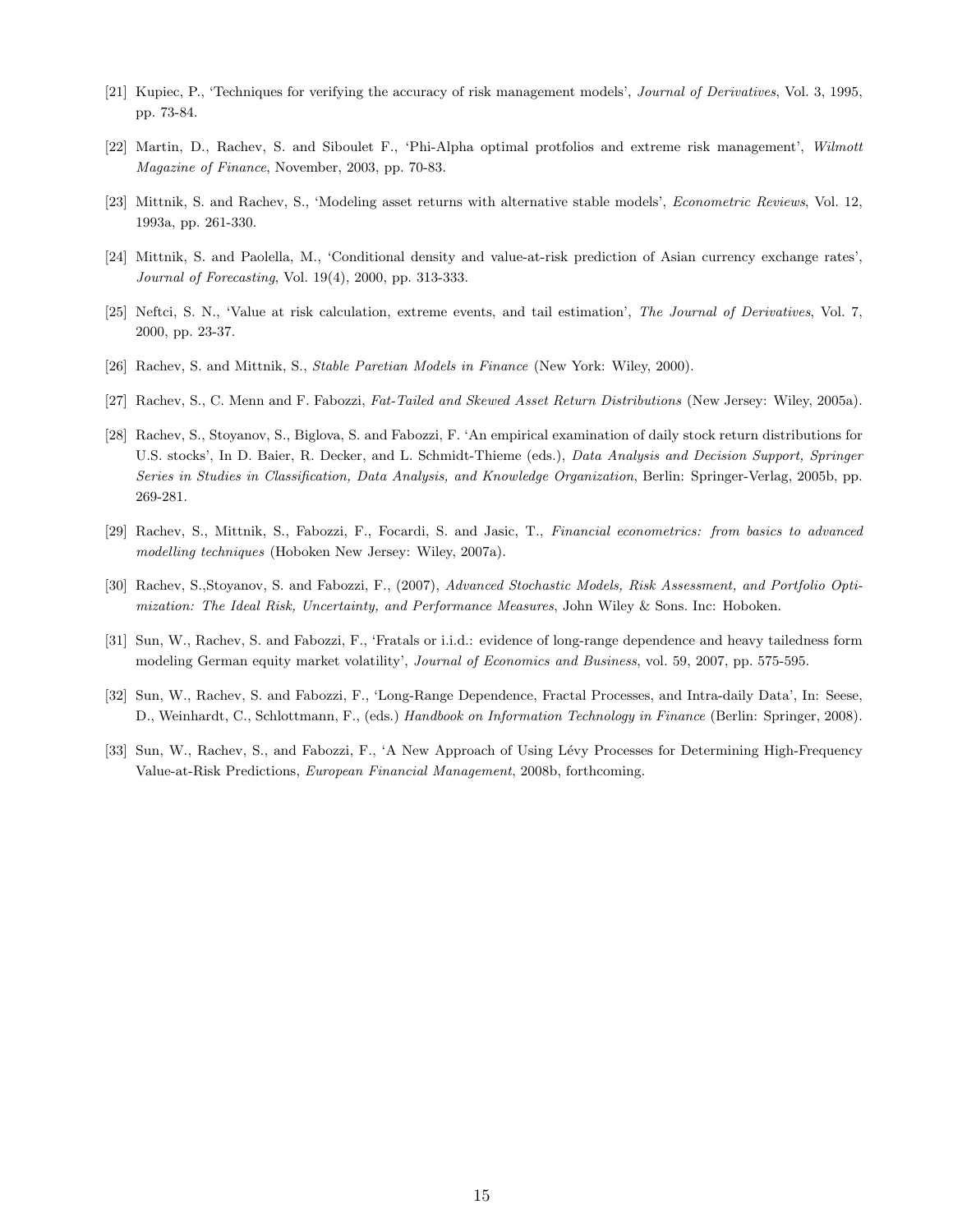|             | Model  |        |        |                         |
|-------------|--------|--------|--------|-------------------------|
| <b>Test</b> | AR.    | GARCH  | МA     | NN                      |
| ΚS          | 0.5276 | 0.5276 | 0.5377 | 0.0704                  |
| AD          | 7.3909 | 7.3910 | 7.5331 | 0.2148                  |
| <b>CVM</b>  | 8.3543 | 8.3732 | 8.4394 | 0.0089                  |
| Kuiper      | 0.9899 | 1.0000 | 1.0000 | 0.1156                  |
| MSE         | 0.7395 | 0.8656 | 0.9891 | $2.5066 \times 10^{-4}$ |

Table 1: Model assessment with statistical goodness-of-fit tests.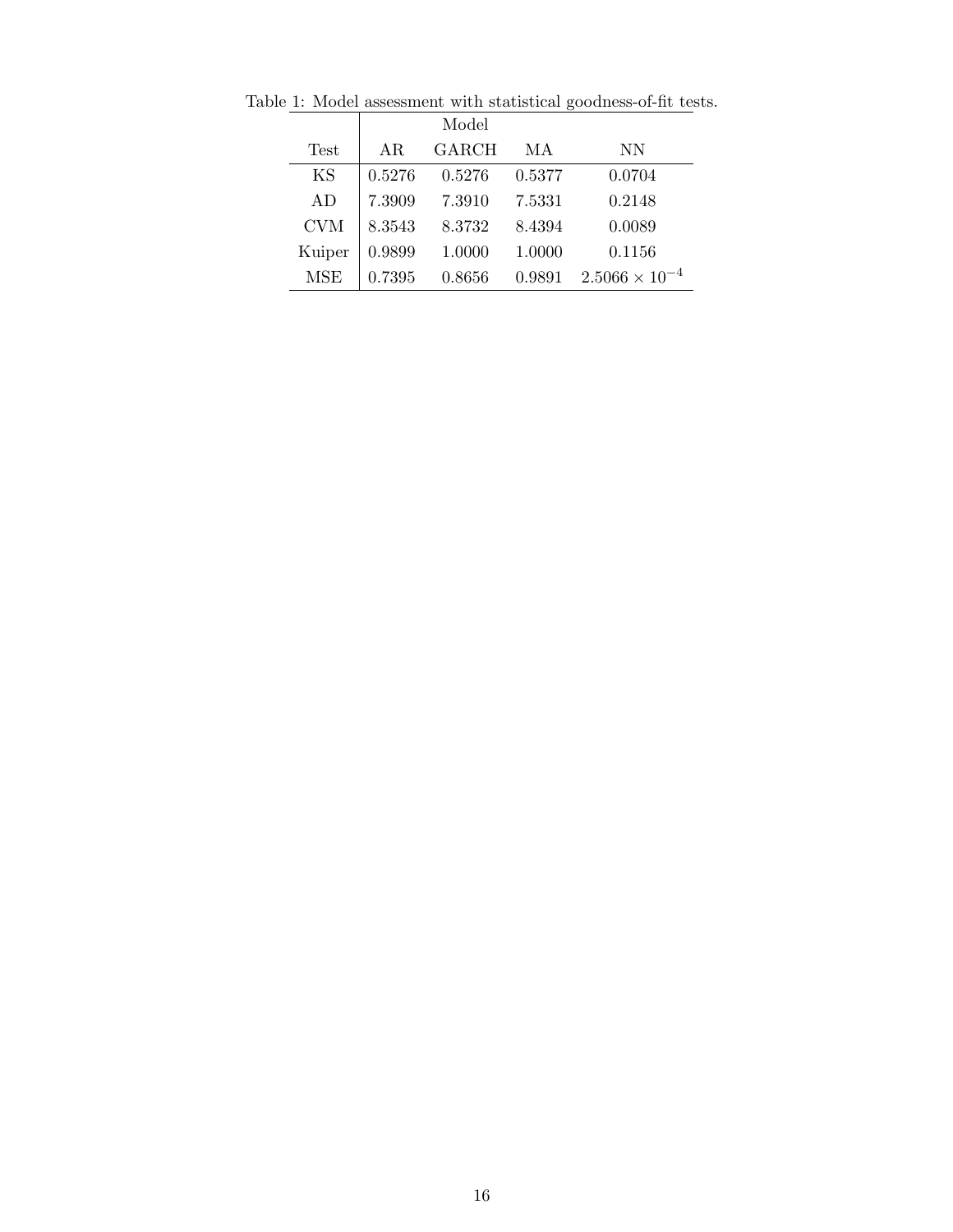|                                                   |     | Model                                                 |      |     |
|---------------------------------------------------|-----|-------------------------------------------------------|------|-----|
| Test                                              | AR. | GARCH                                                 | - MA | NN. |
| Kupiec Test                                       |     | $\vert 0.7660 \quad 0.6900 \quad 0.8810 \quad 0.5750$ |      |     |
| Christoffersen Test   1.2586 0.2847 0.3104 0.1412 |     |                                                       |      |     |

Table 2: Model assessment in respect of VaR computation.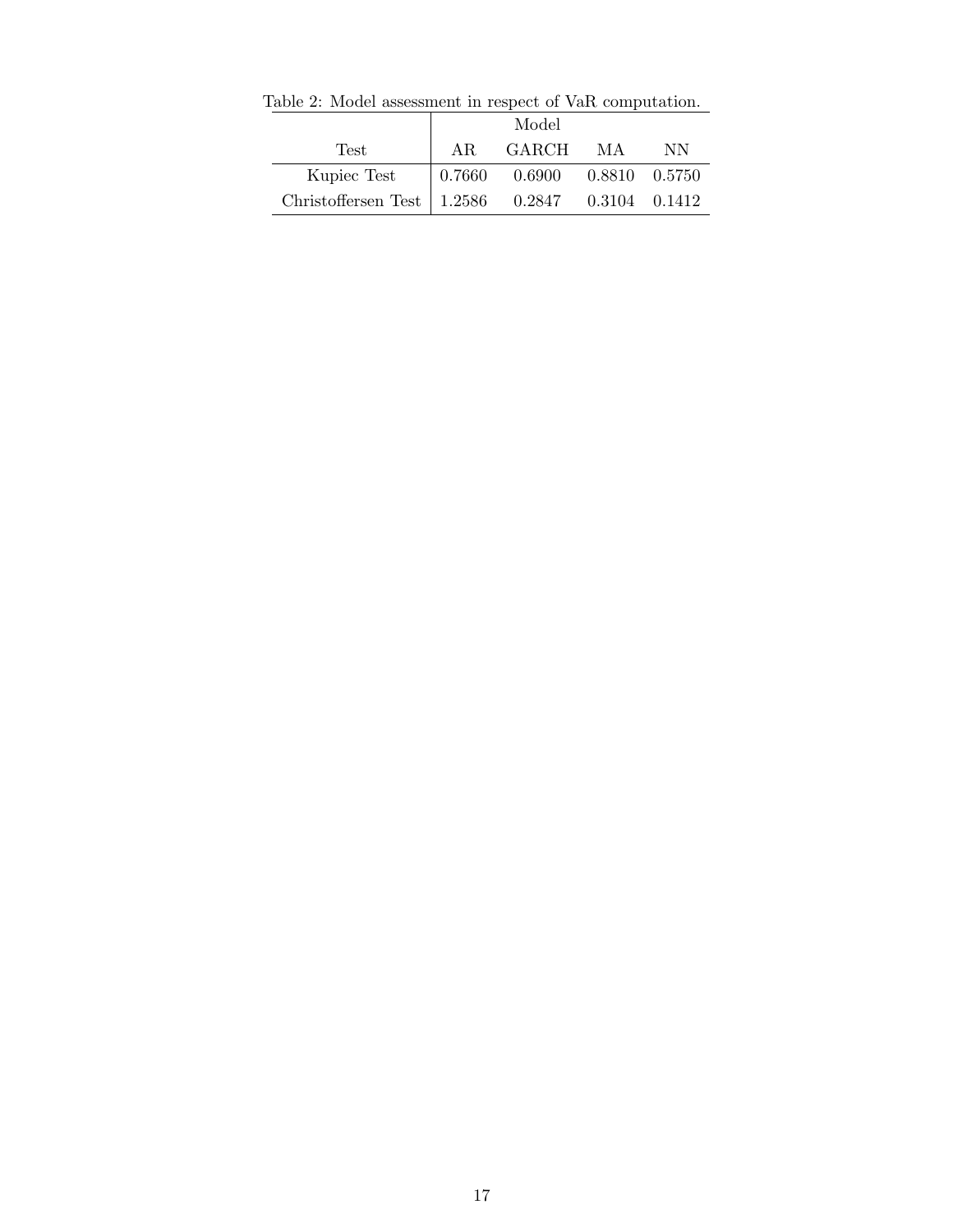

Figure 1: DAX index in level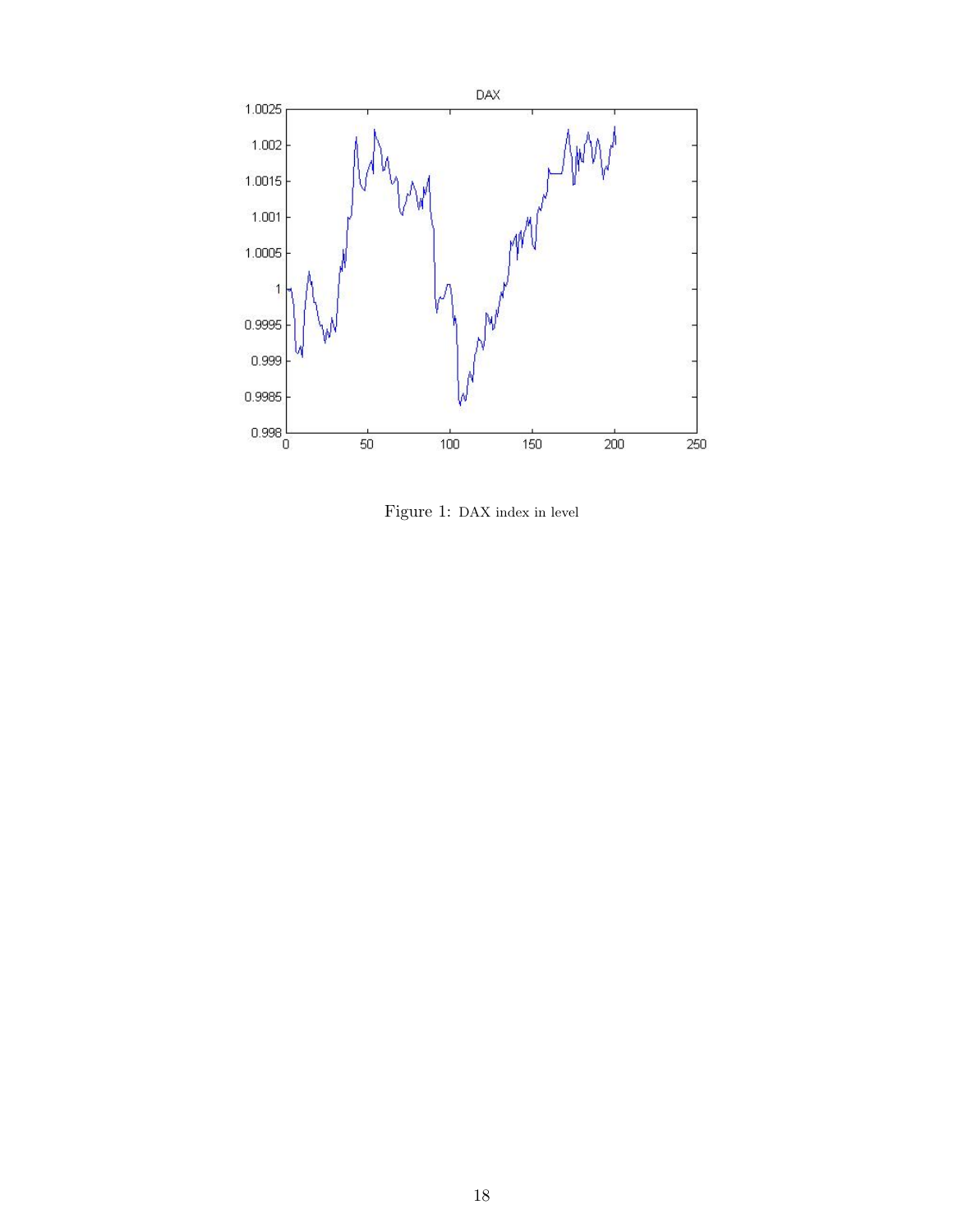

Figure 2: DAX index in return